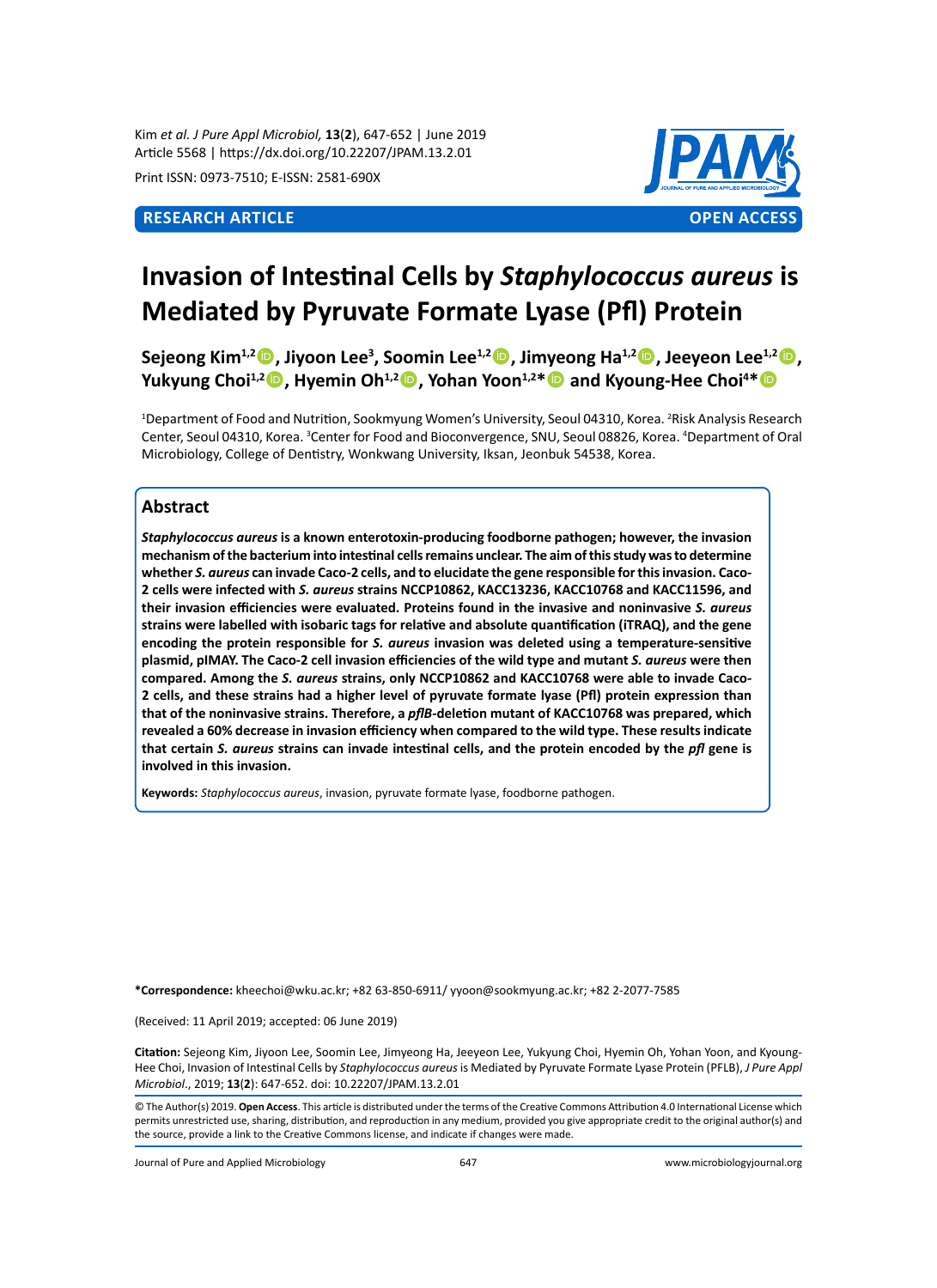#### **INTRODUCTION**

*Staphylococcus aureus*, a gram-positive and facultative anaerobic bacterium, is a foodborne pathogen that is a global health threat<sup>1</sup>. S. aureus is generally found on human skin, and when food is exposed to *S. aureus*-laden skin, it can result in food contamination and disease. *S. aureus* can grow and multiply up to  $10^6$  CFU/g under optimal growth conditions<sup>2, 3</sup>, and produces endotoxins in the food<sup>4,5</sup>. Staphylococcal foodborne illness is caused by consuming food contaminated with *S. aureus* enterotoxins (SEs), and symptoms of the illness include vomiting and diarrhea<sup>6</sup>. SEs (SEA-SEE, SEG-SEJ, and SER-SET) are heat stable and resistant to low pH. SEA is the most common enterotoxin recovered from foodborne illness outbreaks followed by SED and SEB<sup>7,8</sup>.

Therefore, this bacterium is considered as an enterotoxigenic rather than an invasive infection-causing bacterium. The possibility of *S. aureus* intestinal colonization and its implications on host health were previously reported by Gries et al.<sup>9</sup>, wherein they suggested that the cecal mucus layer facilitates the intestinal colonization of methicillin-resistant *S. aureus*. Furthermore, Vriens *et al.*<sup>10</sup> reported the presence and interaction of *S. aureus* in the rectum of patients in surgical intensive care and liver transplant units. However, the mechanism underlying the intestinal invasion of *S. aureus* remains unclear.

Therefore, this study aimed to determine whether *S. aureus* can invade human intestinal cells, and to elucidate gene for the invasion.

# **MATERIALS AND METHODS Inoculum preparation**

Bacterial strains were purchased from National Culture Collection for Pathogens (NCCP; Seoul, Korea) and Korean Agricultural Culture Collection (KACC). Four *S. aureus* strains, NCCP10862, KACC13236, KACC10768, and KACC11596, were cultured on mannitol salt agar (MSA; Becton, Dickinson and Company, Sparks, MD, USA) and then inoculated into tryptic soy broth (TSB; Becton, Dickinson and Company). They were incubated at 35°C for 24 h. Hundred microliters of the culture was sub-cultured into fresh TSB, followed by incubation at 35°C for 24 h. The subcultures were centrifuged at 1912 xg and incubated at 4°C for 15 min. Thereafter, the cell pellets were washed twice with phosphate buffered saline (PBS; pH 7.4; 0.2 g KH<sub>2</sub>PO<sub>4</sub>, 1.5 g  $\textsf{Na}_2\textsf{HPO}_4\textsf{-}7\textsf{H}_2\textsf{O}$ , 8.0 g NaCl, and 0.2 g KCl in 1 L of distilled water), and eventually suspended in 10 mL of PBS. The suspensions to be inoculated were diluted with PBS to  $OD_{600} = 0.01$ .

#### **Intestinal cell invasion assay**

The intestinal cell line, Caco-2, was purchased from the Korean Cell Line Bank (Seoul, Korea). The cells were cultured for 72 h at 37°C and 5% CO $_{_2}$  in Eagle's minimum essential medium (MEM; Gibco, Penrose, Auckland, New Zealand), supplemented with 20% fetal bovine serum (FBS; Gibco) and 1% penicillin–streptomycin (PS; Gibco), until the Caco-2 cells formed a monolayer, which was then detached by trypsin. Thereafter, the cells were washed twice with Dulbecco's phosphate buffered saline (DPBS; Welgene, Daegu, Korea), and suspended in MEM supplemented with 20% FBS. For the invasion assay, diluted Caco-2 cells, at a final concentration of  $5.0 \times 10^4$  cells mL<sup>-1</sup>, were placed in 24-well plates and incubated at 37°C and 5% CO<sub>2</sub> for 48 h. One milliliter of each *S. aureus* culture was inoculated into the plate and incubated for 2 h at 37°C and  $CO_2$  to allow S. *aureus* invasion into Caco-2 cells. Aliquot of the inoculum was properly diluted in BPW and 100 µL of the diluents was spread-plated on TSA plates. Colonies grown on TSA plates were counted after 24 h of incubation, and the bacterial cell counts were used as initial bacterial cell counts. Planktonic *S*. *aureus* cells in the supernatant were discarded, and the attached *S*. *aureus* cells were treated with gentamicin (50 $\mu$ g mL<sup>-1</sup>) or PBS for 2 h. The Caco-2 cell membrane was then lysed using 0.1% TritonX-100 for 20 min. About 100-µL aliquots of the suspensions were spread-plated on TSA, and incubated at 37°C for 24 h. The colonies were manually counted to enumerate the invasive *S. aureus*. Invasion efficiency (%) was calculated as follows: (invaded bacterial cell counts/initial bacterial cell counts) x 100.

# **Isobaric tags for relative and absolute quantification (iTRAQ) screening for invasionrelated protein**

To identify the protein responsible for *S. aureus* invasion of Caco-2 cells, bacterial cells harvested from 1–1.5 mL of *S. aureus* culture were lysed by suspension in lysis buffer (iNtRON, Seongnam, Korea) and lysostaphin (0.5 mg mL $^{-1}$ ;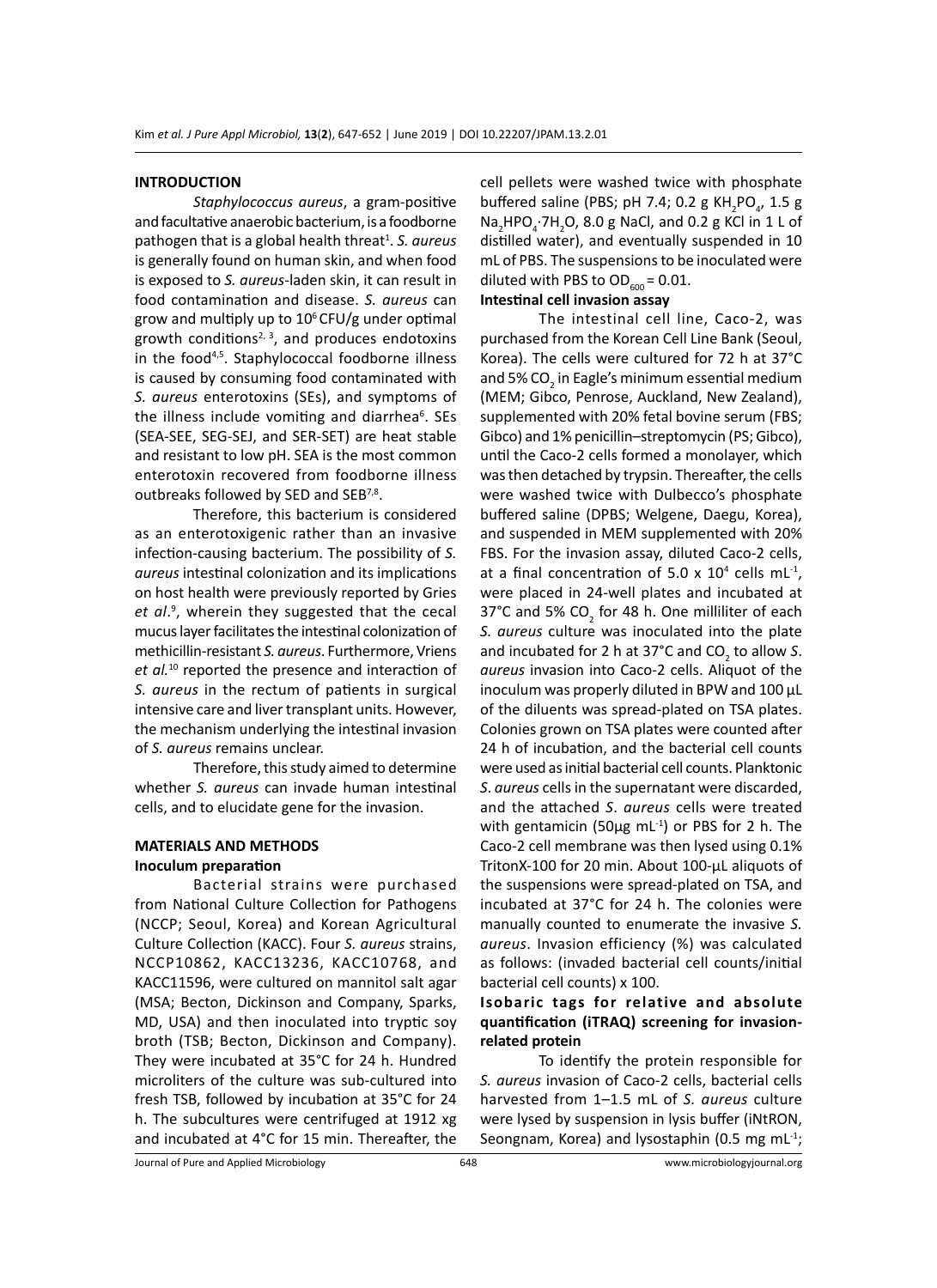Sigma Aldrich, St. Louis, MO, USA), and incubation at 37°C for 2 h. The lysates were then treated with SMART bacterial solution (iNtRON), and centrifuged (8,000 xg and 5 min). Proteins in the supernatants were stored at -80°C until used. The proteins were precipitated using acetone at -20°C. After acetone was then removed by vaporization, the precipitated proteins were resuspended in urea buffer (50 mmol l<sup>-1</sup> Tris pH 8.3, 3 M urea), and digested by trypsin (1:10) at 37°C for 16 h. The digested proteins were labeled with the iTRAQ reagent suspended in isopropanol (Global standard; GS-113, 10862-116, 13236-117, 10768-119, and 11596-121) for 1 h at 25°C, and then, completely dried in a SpeedVac centrifuge. The labeled samples were fractionated using cation exchange chromatography on Agilent 1100 system (Agilent Technologies, Santa Clara, CA, USA), and analyzed using LC-MS/MS with a hybrid quadrupole-TOF LC-MS/MS spectrometer (Applied Biosystems, Foster City, CA, USA). Peptides and proteins were then identified and quantified using the ProteinPilot Software 2.0.1 (Applied Biosystems), and differences in protein expression among the *S. aureus* strains were analyzed. **Gene mutation**

iTRAQ data revealed that the invasive *S. aureus* had a higher level of pyruvate formate lyase expression (Pfl) than that of the noninvasive strain. Thus, a *pflB* deletion mutant was constructed as described by Lee *et al.*<sup>11</sup>. Table 1 lists the bacterial strains, primers, and plasmids used in this study.

| <b>Strains</b>                               | Description                                                                | Reference           |
|----------------------------------------------|----------------------------------------------------------------------------|---------------------|
| E. coli DC10B<br>Plasmid                     | High efficiency cloning strain<br>E. coli DH10B(dcm-)                      | Monk et $al^{12}$   |
| pIMAY                                        | E. coli-S. aureus shuttle vector,<br>temperature-sensitive                 | Monk et al. $^{12}$ |
| $pIMAY\text{-}pfIB_{\text{trunc}}$<br>Primer | pIMAY ligated with truncated <i>pfIB</i><br>Sequence $(5' \rightarrow 3')$ | This study          |
| pflB-F(PstI)                                 | GGA ACA AGT ACT GCA GTT ATC GAA                                            | This study          |
| $pfIB-R(Sall)$                               | TGT TAA CTG TCG ACA TTC TTC TGG                                            | This study          |
| $pflB'-F$                                    | TAA GCC GTC CAG CAG AAA                                                    | This study          |
| $pflB' - R$                                  | CCG TAT ACA ACG TTT GAA G                                                  | This study          |

**Table 1**. Bacterial strains, plasmids, and primers used in this study

# **Construction of pIMAY-***pflBtrunc*

Chromosomal DNA of wild type invasive strain was extracted using DNeasy Blood and Tissue Kit (Qiagen, Hilden, Germany), and was used as template for following PCR amplification. The *pflB* gene was amplified using pflB-F (PstI) and pflB-R (SalI) primers with PCR conditions as follow; 95°C-5 min, 35 cycles of 95°C-30 sec, 43°C-30 sec and 72°C-1 min, and 72°C-5 min. After the amplified *pflB* was purified with QIAquick gel extraction kit (Qiagen), the gene was digested with *Eco*RV (Elpisbio, Daegen, Korea), which targets two sites (900 bp distance) of the *pflB* gene. The digested *pflB* fragments were self-ligated with DNA ligation kit (Takara, Shiga, Japan) to form truncated *pflB*. The truncated *pflB* and pIMAY that was a shuttle vector were then digested by restriction enzymes, *Pst*I and *Sal*I, and the two DNA fragments were ligated by the DNA ligation kit to produce

# pIMAY-*pflBtrunc*.

# **Transformation and cloning in** *E. coli* **DC10B**

pIMAY-*pflBtrunc* was transformed into high-efficiency cloning strain, *E. coli* DC10B as described by Monk *et al.*<sup>12</sup>. Briefly, competent *E. coli* DC10B cells were prepared using a chemical method<sup>13</sup>, and stored in -80°C deep freezer until used. The competent cells were mixed with pIMAY-*pflBtrunc* in microcentrifuge tube on ice, and the transformation was induced by heatshock at 42°C for 30 sec. The transformants were spread-plated on LB agar containing 15  $\mu$ g mL<sup>-1</sup> of chloramphenicol (Cm). The plates were then incubated at 37°C for 24 h to obtain *E. coli* DC10B containing pIMAY- *pflBtrunc*.

# **Electroporation and allelic exchange**

pIMAY-*pflBtrunc* was extracted from the *E. coli* DC10B with DNA Plasmid SV kit (GeneAll, Seoul, Korea) according to the manufacturer's protocol.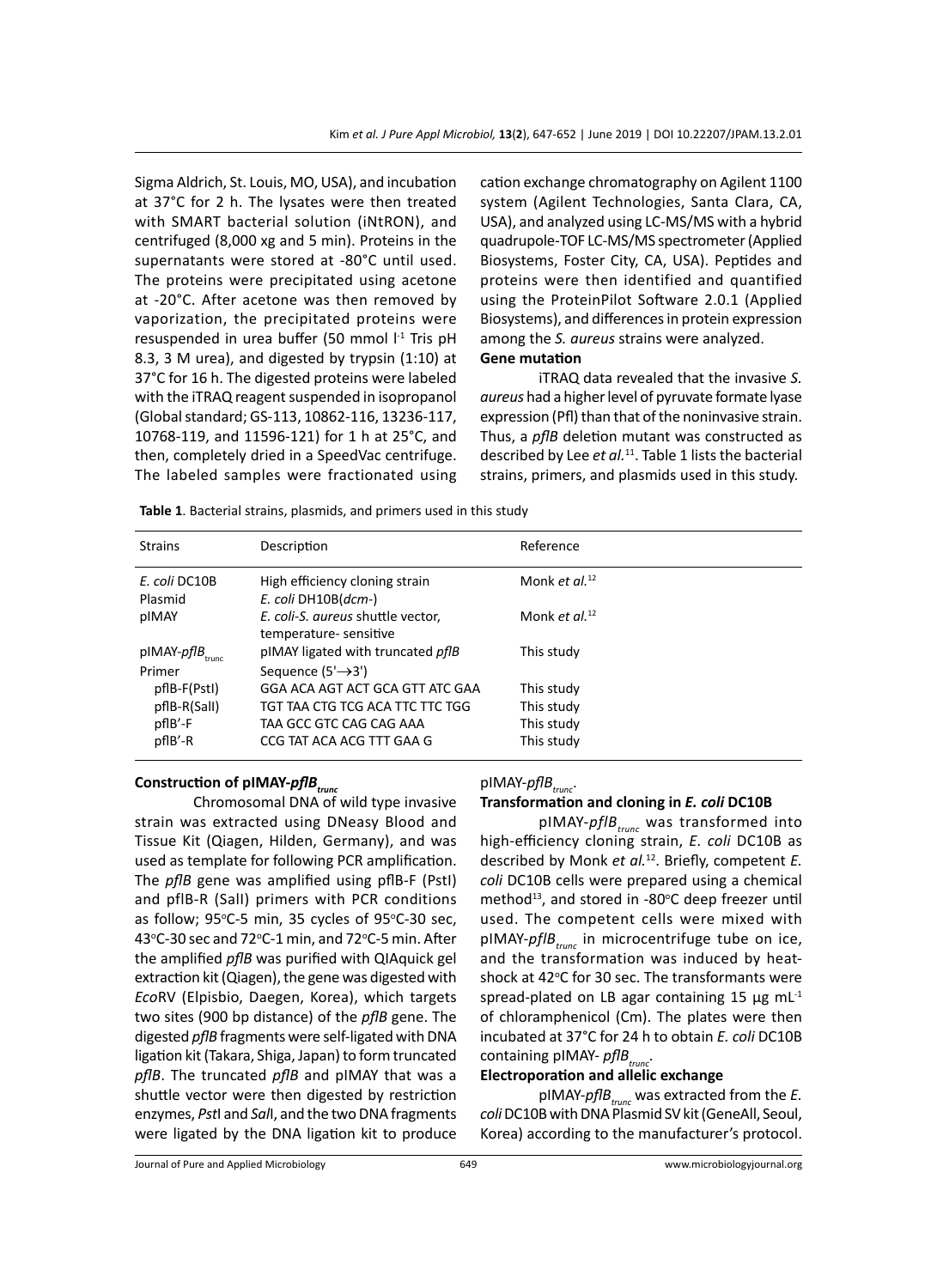pIMAY-*pflBtrunc* was precipitated using ethanol, and the plasmid DNA was then transformed into *S. aureus* by electroporation. To induce single-crossover integration, the *S. aureus* strain containing pIMAY-*pflB*<sub>trunc</sub> was grown at 37°C for 24 h in LB broth containing Cm (15  $\mu$ g mL<sup>-1</sup>). The culture was streaked on LB agar + Cm, and incubated at 37°C for 24 h. One S. aureus colony from the agar was then cultured in LB broth without Cm at 28°C, followed by streaking on LB agar containing 1  $\mu$ g mL<sup>-1</sup> of anhydrotetracycline (ATc) to induce excitation of remained plasmid fragment. Eventually, the colony was dually streaked on LB agar containing ATc and Cm. The object grown only on LB agar+ATc not on LB agar+Cm was considered as a mutant *S. aureus* strain which contained truncated *pflB* instead of original *pflB*11. Existence of *pflBtrunc* on *S. aureus* genome was eventually confirmed by DNA sequencing and PCR analysis using pflB'-F and pflB'-R primers, which were created from sequences lying outside the truncated *pflB* (Cosmogenetech, Seoul, Korea). DNA sequencing was analyzed using BigDye<sup>TM</sup> Terminator v3.1 Cycle Sequencing kit and 373 DNA Analyzer (Applied Biosystems). The lengths of *pflB* in wild- (2,250 bp) and mutant-type (1,350 bp) strains were compared.

# **Statistical analysis**

The experiments were repeated twice, and two samples were used in each replication (*n*  = 4). Because the replication had random effects on a dependent variable (*S. aureus* invasion efficiency), a mixed procedure of SAS<sup>®</sup> (Version 9.2, SAS Institute, Cary, NC, USA) was used to analyze the results, and the least squares means of the invasion efficiency among *S. aureus* strains were then compared, using pairwise  $t$ -test at  $\alpha$  = 0.05.

#### **RESULTS AND DISCUSSION**

The invasion efficiencies of the *S. aureus* strains were compared. Among the aforementioned strains, *S. aureus* strains NCCP10862 and KACC10768 showed Caco-2 cell invasion (36.3%–38.4%), but the other strains showed no cellular invasion (Fig. 1). These two strains were clinical isolates, and *S. aureus* KACC10768 was identified as a methicillin-susceptible strain. These strain-variation was also shown in other studies. Blevins *et al.*14 showed that regulatory roles of *sarA* and *agr*, which control virulence factors in *S. aureus*, were strain-dependent. Belkum and Melles<sup>15</sup> also presented the strain variation of *S. aureus* strains in pathogenicity. To elucidate the strain variation of *S. aureus* in Caco-2 cell invasion, the proteins profiles of *S. aureus* strains NCCP10862 and KACC10768 were screened using iTRAQ. The results indicated that Pfl protein expression was upregulated in the invasive *S. aureus* strains, followed by an increase in the levels of elongation factor Tu and phosphopyruvate hydratase in the strains (Table 2). The elongation factor Tu and phosphopyruvate hydratase genes were not subjected to mutation because they are essential for *S. aureus* survival. Thus, only *pflB* gene was subjected to the mutation.



**Fig. 1.** Comparison of Caco-2 cell invasion efficiencies for *Staphylococcus aureus* strains NCCP10862, KACC13236, KACC10768, and KACC11596.

**Table 2**. Relative protein quantification of *Staphylococcus aureus* strains. 113-Global Standard (GS), 116: *S. aureus* NCCP10862, 117: *S. aureus* KACC13236, 119: *S. aureus* KACC10768, 121: *S. aureus* KACC11596

| Name                         | 116:113 | 117:113 | 119:113121:113 |
|------------------------------|---------|---------|----------------|
| Elongation<br>factor Tu      | 0.4105  | 0.8765  | 5.20070.7146   |
| Phosphopyruvate<br>hydratase | 0.8292  | 0.7503  | 2.75680.7573   |

Journal of Pure and Applied Microbiology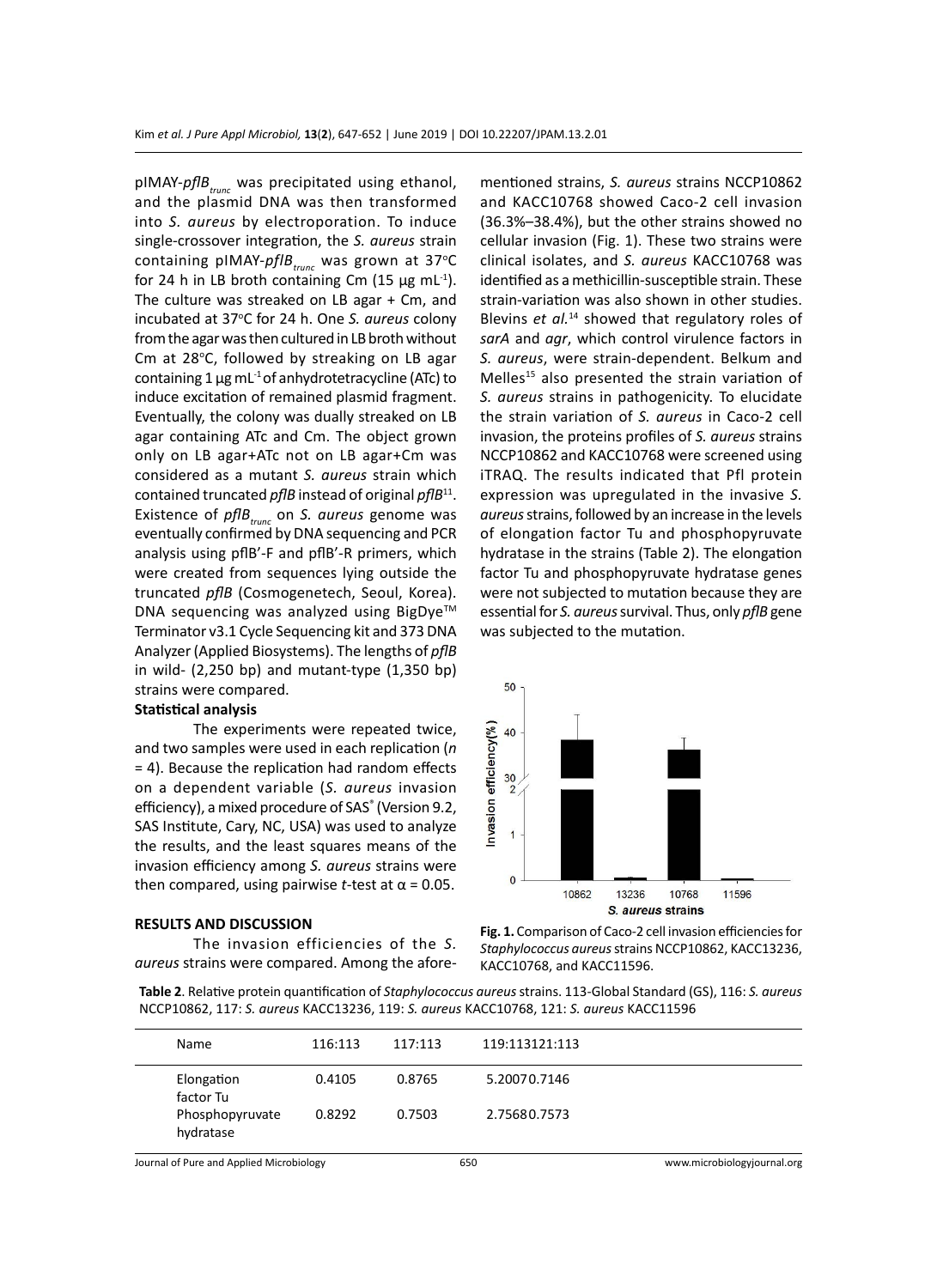To elucidate the role of Pfl in *S. aureus* invasion, the*pflB*mutant of *S. aureus* was prepared. The truncated *pflB* (Ca. 900 bp) was constructed by EcoRV. The truncated construct and pIMAY were cut with the same restriction enzymes, ligated, and transformed into *E. coli* DC10B. The pIMAY-*pflBtrunc* was then transformed into *S. aureus* through electroporation, integrated into the chromosome, and the *S. aureus pflB* mutation was confirmed through PCR. Compared to the wild-type, the invasion efficiency of the mutant strain into the Caco-2 cells decreased by 60% (*p* < 0.05) (Fig. 2). This result indicates that, although Pfl, known as an oxygen sensitive enzyme, was involved in the conversion of pyruvate to formate, it is crucial for *S. aureus* invasion into Caco-2 cells (Fig. 2). In a previous study, it was proved that *pflB* had important role in deeper layer of biofilm formation as Pfl supplies formate on such anaerobic and nutrient-deficient conditions<sup>16</sup>. Biofilm formation and adhesion are usually first step of *S. aureus*  infection for persistence of bacteria in host, and the colonization and persistence on around of the invaded cells is probably important in the invasion procedure of bacterial cells. Taken together, it can be suggested that *pflB* may have a role in the intestinal cell invasion of *S. aureus* in the process of biofilm formation.



**Fig. 2.** Relative invasion efficiencies of the *pflB* mutant to wild type *Staphylococcus aureus* KACC10768.

# **CONCLUSION**

 In conclusion, although *S. aureus* is known to cause foodborne illness by release of toxins, and the mechanism of intestinal cell invasion remains unclear, certain *S. aureus* strains can invade the intestinal cells due to the expression of the *pfl* gene. Thus, the chronic effect of invasive *S. aureus* in the intestine should be further researched.

# **ACKNOWLEDGEMENTS**

pIMAY and *E. coli* DC10B used for *S. aureus* gene mutation was kindly provided by Monk *et al*. 12.

# **CONFLICTS OF INTEREST**

The authors declare that there are no conflicts of interest.

#### **AUTHORS' CONTRIBUTION**

All authors listed have made a substantial, direct and intellectual contribution to the work, and approved it for publication.

#### **FUNDING**

This study was supported by Wonkwang university in 2018.

## **Data availability**

All datasets generated or analyzed during this study are included in the manuscript and/or the Supplementary Files.

### **Ethics Statement**

This article does not contain any studies with human participants or animals performed by any of the authors.

#### **REFERENCES**

- EFSA. Assessment of the public health significance of methicillin resistant *Staphylococcus aureus* (MRSA) in animals and foods - scientific opinion of the panel on biological hazards. *EFSA Journal,* 2009; **993**: 1e73.
- 2. Foster T., *Staphylococcus*. In Baron S. Galveston (eds.), Medical Microbiology, 4<sup>th</sup> Ed. University of Texas Medical Branch at Galveston, 1996.
- 3. Lowy F.D. *Staphylococcus aureus* infections. *New Engl. J. Med.*, 1998; **339**: 520-532.
- 4. Novick R.P., Pathogenicity factors and their regulation. ASM Press, Washington, D.C., 2000.
- 5. Kim J.H., Yoo J.G., Ham J-S., Oh M-H. Direct Detection of *Escherichia coli, Staphylococcus aureus,* and *Salmonella* spp. In animal-derived foods using a magnetic bead-based immuno-assay. *Korean J. Food Sci. An.,* 2018; **28**: 727-736.
- 6. Argudin M.A., Mendoza M.C., Rodicio M.R. Food poisoning and *Staphylococcus aureus* entero-toxins. *Toxins*, 2010; **2**: 1751-1773.
- 7. Schmid D., Fretz R., Winter P., Mann M., Hצ ger G., Styger A., Ruppitsch W., Ladstהtter J.,